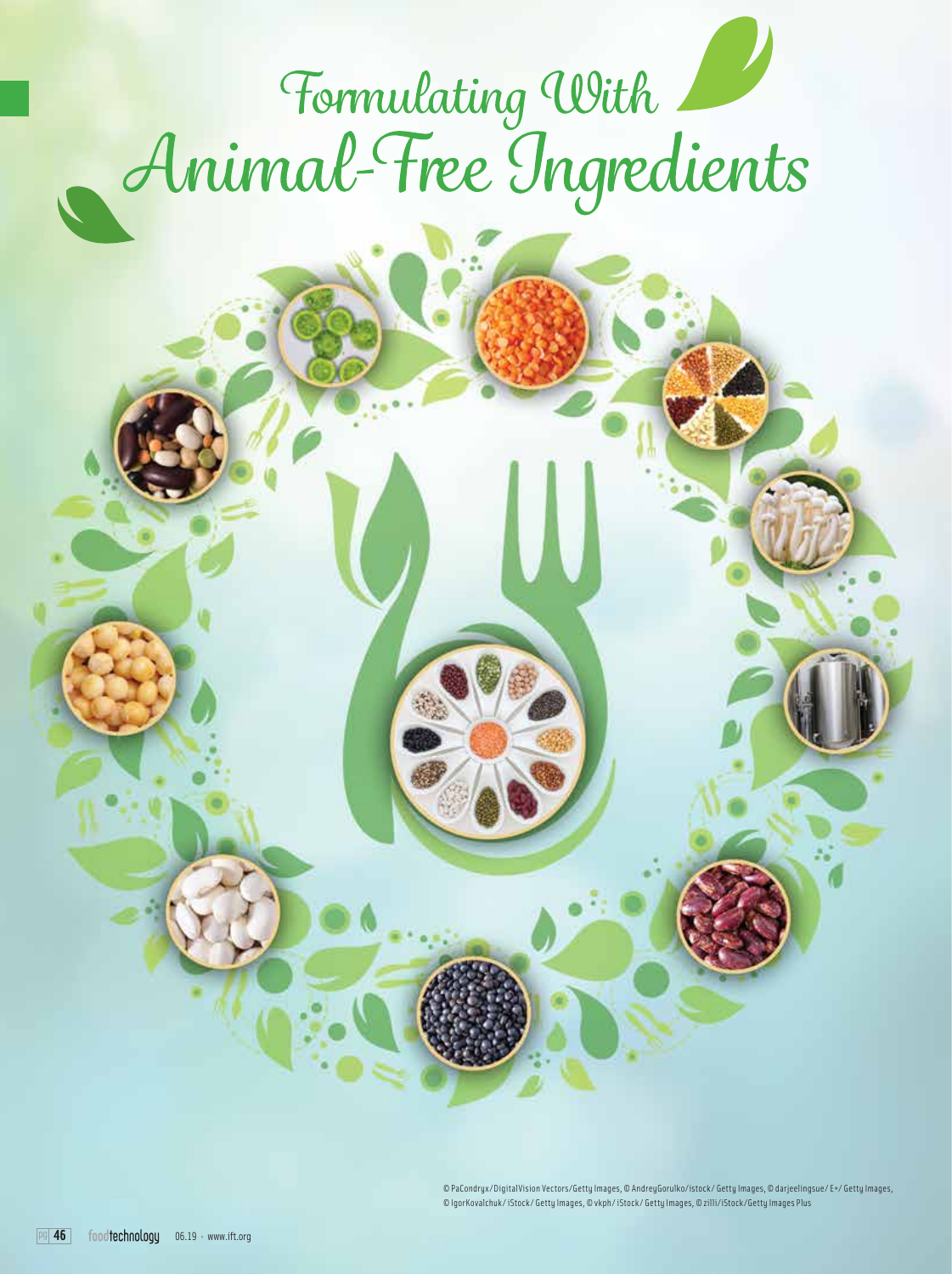

Novel protein sources hold the key to creating an innovative, appealing, and sustainable array of new meat, egg, and dairy alternatives.

hat are novel animal-free proteins? In looking at the space outside traditional animal-based proteins, novel protein sources fit into one of four categories from a production, cost, and infrastructure perspective: plants, nonanimal cell culture, recombinant, and animal cell culture. The focus of this article encompasses the ingredients derived from plants, non-animal cell culture, and recombinant proteins, which together include the seeds of cereal and legume crops (plant proteins); forms of fungi, algae, and bacteria (non-animal cell culture); and animal proteins (such as casein, whey, and ovalbumin) produced without the animal (referred to as recombinant proteins). Further to our focus are formulation strategies using these ingredients for creating animal-free meat, egg, and dairy alternatives (Figure 1).

### **What Is Plant-Based?**

Proteins may be differentiated on the basis of their plant, non-animal cell, and recombinant protein sources, but "plantbased" may encompass one or a combination of these sources to create a sans-animal product. Accordingly, "plant-based" may mean something different to everyone. Aimed at a future where plants supersede animal-based products, plant-based is designed to at least meet the organoleptic experience (i.e., flavor, aroma, texture, bite, moisture, mouthfeel, appearance, and color) of its animal-based counterpart. For example, plant-based meat alternatives may offer a fibrous texture similar or even identical to that of the striata of whole muscle or a crumbled or bound texture aligned with preformed patties and ground meat. Products replacing the emulsifying properties of eggs may yield spreads and dressings of comparable

color, stability, and creaminess. Lastly, plant-based dairy alternative products may offer the signature white color and smooth, creamy mouthfeel of milk (and subsequently, of yogurt and cheese).

Traditional meat, eggs, and dairy have dominated and continue to dominate our food landscape. Animal-based products undeniably meet the three primary drivers of consumer eating and purchasing behavior, whether trained or instinctual: taste, price, and convenience. The success of plant-based products depends on their ability to deliver on these three drivers. Viewed another way, animal-based products are the template for a food revolution that advances sustainability and innovation by incorporating one or a combination of these novel animal-free proteins.

#### **Plant-Based Formulation**

If there is one rule to food innovation, it

### **Categories of Novel Protein Sources**



**Plant proteins** Proteins derived from plant ingredients. "Plant" defined by the domain Eukarya; kingdom Plantae.

*Examples: Whole and fractionated forms of legume and cereal flours.*



#### **Non-animal cell culture**

Ingredients encompassing anything but animal cells (including plant, fungi, algae, and bacteria sources) that (1) are produced using cultured methods, and (2) yield cells that are themselves the product (distinct from recombinant sources where just one component, such as protein, is desired).

*Examples:* 

*Whole forms of algae and fungi in dry, fresh, or paste forms.*



## **Recombinant proteins**

Proteins derived from fast-growing, highly efficient host microorganisms.

Microorganisms are introduced to genes encoding desired proteins, which populate (grow in controlled environments) and express the desired protein. Proteins are then extracted from the host and purified.

### *Examples:*

*Individual proteins found in dairy and eggs.*



#### **Animal cell culture**

Food matrix derived from animal cells that are cultured through a variety of methods and combinations (including recombinant protein production and the use of bioreactors).

*Examples***:** *Meat ("meat" defined as animal tissue/composed of animal cells derived from red meat, poultry, seafood).* 

# "Plant proteins" may refer to various ingredient forms, including dried seeds, whole and defatted flours, concentrates, isolates, and hydrolyzed isolates.

THE GOOD FOOD INSTITUTE ©2019

*Figure 1. Animal-free products may incorporate one or a combination of novel proteins. Categorized into four sources from a production, cost, and infrastructure perspective, novel proteins derived from plants, non-animal cell culture, and recombinant proteins may compose the current and future of "plant-based."*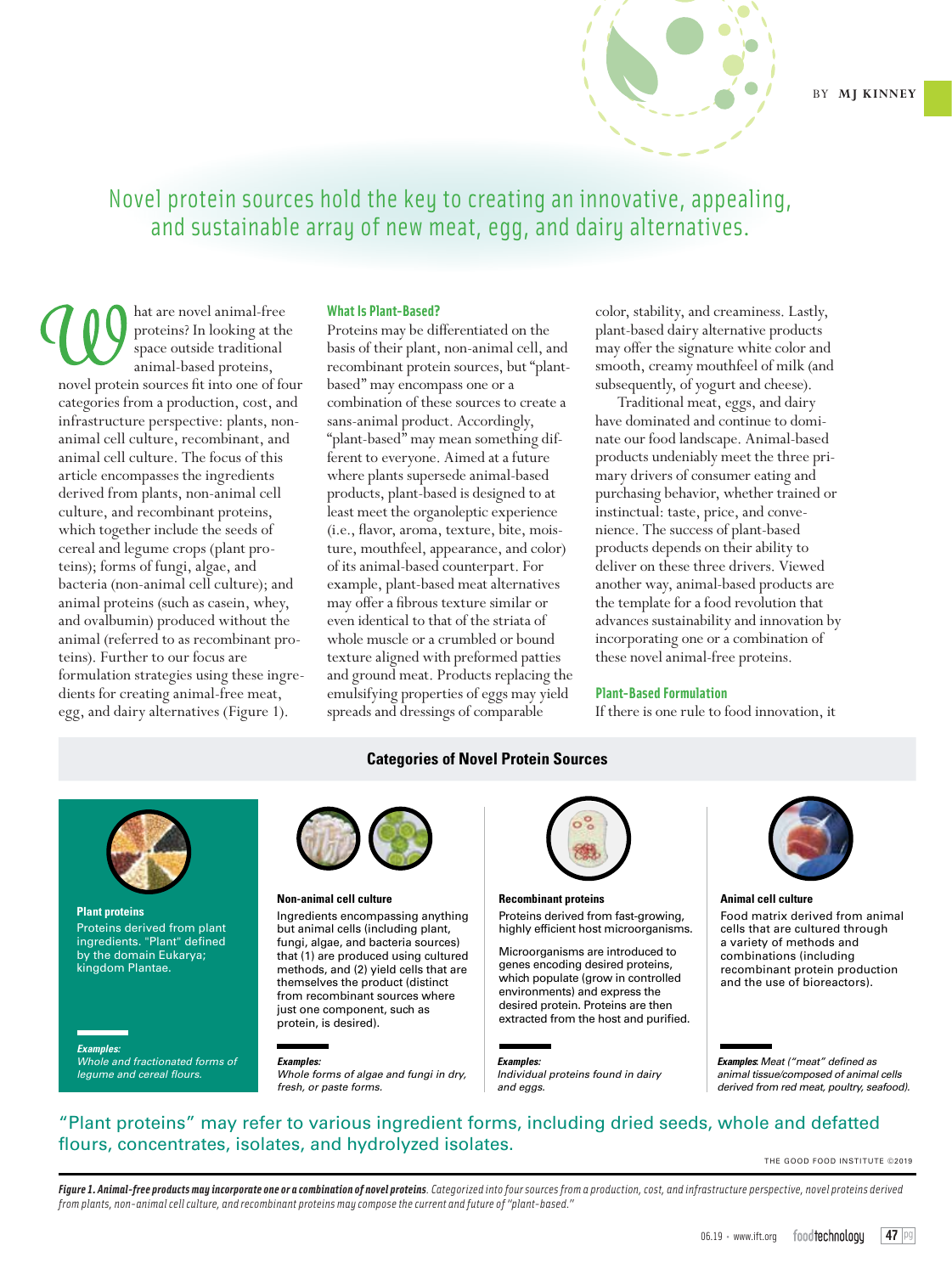



### **Plant-Derived Ingredients by Application**

*Figure 2. Rethinking meat, eggs, and dairy aims to meet at least the organoleptic characteristics of traditional animal-based products while achieving nutritional comparability. This mind map provides a variety of plant-derived ingredients and their applications, supporting the use of all parts of the plant rather than only protein fractions.* 

is to deliver on taste. Taste may be defined by a plethora of attributes that constitute a product's organoleptic experience. For plant-based products, formulation aims to at least reach organoleptic equivalence to their animal-based counterparts. Ultimately, the aim of many modern plant-based companies is to create a product that is so superior in taste to the animal product it intends to replace that consumers will always opt for the plant-based version.

What this means for the food scientist is striking the right balance between the project's parameters and the functional and nutritional quality of non-animal ingredients. To best do this, formulators will benefit from the big picture of plant proteins and the incorporation of non-animal cell culture ingredients and recombinant proteins in creating new products or enhancing existing ones.

#### **Animal-Free Ingredients**

The real strategy behind plant-based or animal-free formulation is understanding the unique functionality offered by ingredients and their components and how this functionality is influenced by the ingredients' inherent genetic material as well as

processing methods. This section explains plants, non-animal cell culture, and recombinant proteins with formulation strategy and considerations in mind. It emphasizes plant proteins and derivative ingredients due to their current commercial availability (Figure 2).

#### **Plant Proteins**

Plant proteins are mainly derived from cereal and legume crops and offered in whole and fractionated ingredient forms. Fractionated protein forms may encompass flours, concentrates, isolates, and hydrolysates. As a result of various approaches in physical, chemical, and biological processing, plant protein sources will gain further traction through their ability to meet key parameters in industry adoption, such as neutral color, odor, and taste; high protein content; amino acid diversity; and vast functional uses across commercial applications and processes.

In their flour, concentrate, isolate, and hydrolysate forms, plant proteins may impart the full range of functional characteristics, including solubility, viscosity, gelling, emulsification, foaming, and dough formation. Their strengths in any one function will be

influenced in part by protein purity, which plays a dual role in aroma and flavor. Generally, the closer the finished material is to its native form, the more apparent its aroma and flavor (e.g., beany notes in legume-derived protein sources decrease from flour to isolate forms).

Alongside aroma and flavor, some plant proteins are known to negatively influence mouthfeel (the detection of sand-like particulates). To a large extent, these obstacles can be addressed through hydration, shearing, and cooking, which in combination can yield smooth, neutral-tasting, and white plantbased beverages and spreads. Hydration, shearing, and cooking are also characteristic of extrusion, which has been valuable in reducing undesirable aromas and flavors in the creation of plant-based meat.

The creation of hydrolyzed proteins (aka protein hydrolysates) from isolate fractions also aids protein functionality. Hydrolysates are accomplished by chemical hydrolysis, enzyme hydrolysis, or a combination of the two processes. The end product is measured as a percentage of peptide bonds cleaved, termed its degree of hydrolysis (DH). The DH influences not only functional quality but also nutritional quality and flavor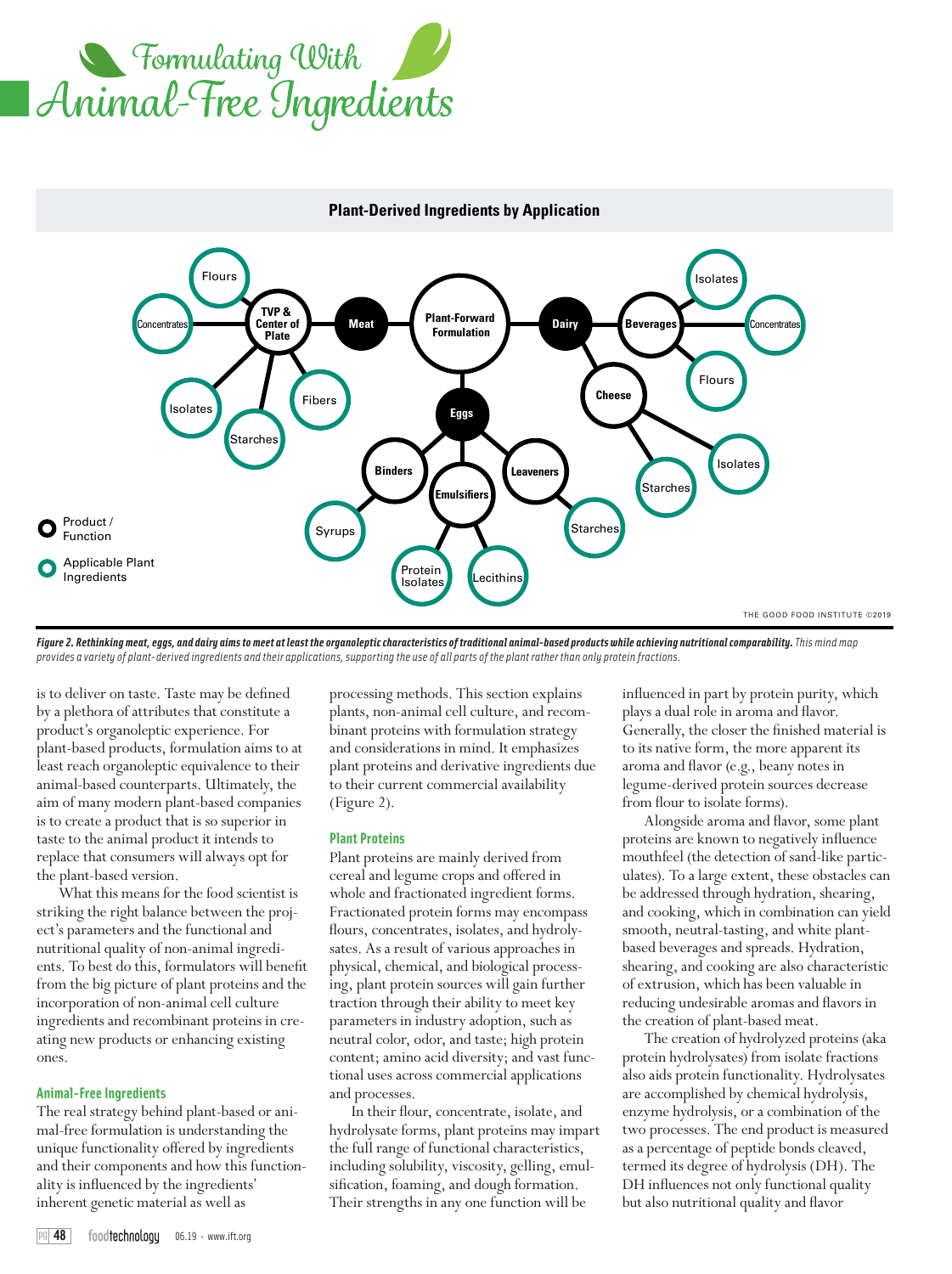

(yielding optimal biochemical absorption but bitter flavors).

Hydrolysates are spray-dried and supplied as a dry powder for high-protein applications that require solubility but minimum water hold, viscosity, and gelation functionality. The value of hydrolysates is their ability to fit a lot of protein into a small space while imparting the least viscosity. Notable in ready-to-drink sports beverages, hydrolysates may also be of value in yielding or exceeding protein equivalence to animalbased counterparts.

#### **Starch and Fiber**

To believe that only protein fractions held the solution to innovative plant-based food products would be a major misconception. Major components of plant protein sources —starches and fibers—can deliver on some of the same functionalities while filling in where proteins fall short. As the demand for plant proteins (specifically, fractionated concentrates and isolates) continues to rise, so too will the supply of these coproducts, due to their majority composition.

Traditional starch applications highlight viscosity (thickening) but not necessarily gel strength, stabilization, or unique textural influences. New sources of starch, especially the derivatives of legume proteins, present unique characteristics that may translate to clean label, functional alternatives to hydrocolloids. In their native forms, legumederived starches (such as pea starch) present functionality that other starches lack.

For example, the amylose content of field pea (with a smooth seed surface) is in the range of 30%–40% and is even higher for wrinkled pea (in the range of 60%–76%) (Ratnayake, Hoover, and Warkentin 2002). With an amylose content double that of traditional and common starch sources (e.g., corn, wheat, tapioca, potato, rice), field pea–derived starch imparts gel strength, film formation, and crispness (features advantageous to replicating the texture of meat products—namely, the "snap" of a cooked sausage or the bite of a chicken breast, cut of pork, or beef).

Further, starch contributes a means of reducing and controlling expulsion of free water or brine (a process formally referred to as syneresis). As it relates to seafood products like surimi, starch (native and modified forms) contributes water management alongside texture, process improvement, and cost reduction (Luallen 2004).

Lastly, fiber offers a new means of imparting viscosity, gelation, and stringiness while addressing clean label concerns and yielding nutritional benefits. Soluble fibers generally create viscosity or a gel when exposed to water (which may prove beneficial in at least hydrocolloid replacement). Further to its influences on texture, fiber's linear structure may be of benefit in the creation of extruded plant-based meat products (which may aim for a fibrous composition comparable to that of animal-based meat cuts) (Figure 3).

#### **Plant Protein Opportunities**

New and emerging plant proteins will follow a template laid out by their still-popular predecessor, soy. The soy template provides a roadmap to low cost and optimal product utilization, which fall hand in hand. For



*Figure 3. Plant proteins (in their isolate form) are at the very end of processing, meaning with their creation comes an abundance of starch, fiber, sugar, and various concentrations of protein (dependent on the raw material). These ingredients offer a plethora of low-cost, functional solutions ranging from high water hold (and further, the creation of strong and flexible gels), emulsification, and dough formation. \*Due to the low fat content of pulses, fat is not always extracted (avoiding traditional fat-extraction chemicals–namely, hexane).*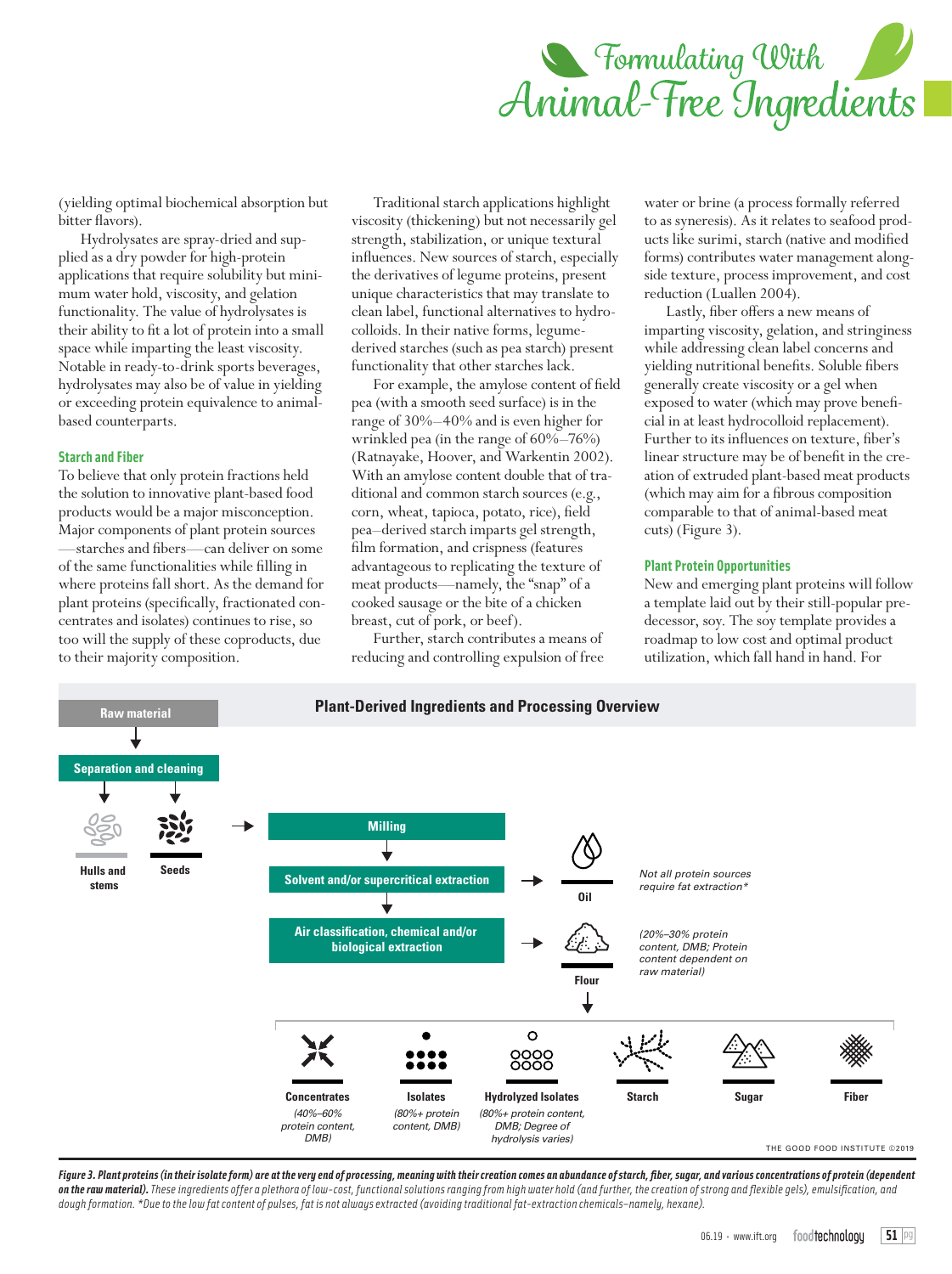

example, soy's ingredient dominance is in large part the output of several optimized functions: crop utilization, raw material utilization, and end product optimization. This is to say that soy yields maximal edible product per acre and offers an inherently high protein content and a diverse amino acid profile. Further, all parts of soy are reliably used across human and animal nutrition, and soy's functionality through processing is so dialed-in that soy can be used across numerous applications. These are all parameters yet to be fully applied to new and emerging animal-free ingredients—namely, plants other than soy.

A variety of companies are working to expand our ability to use plant-based proteins. For example, Chile-based startup NotCo recently secured \$30 million to further develop its machine learning platform that maps the molecular properties of plants. The company uses this database for comparison to the molecular structure of animal-based foods, determining which plant-based proteins can replicate the original structure in color, taste, and texture.

Current crops have generally been optimized for other purposes (e.g., oil production, feeding animals, baking) rather than for the best molecular structure and mix of amino acids to make plant-based meat. Accordingly, we at The Good Food Institute have prioritized funding openaccess research into optimizing crops for

plant-based meat alternatives. Through our inaugural Competitive Research Grant Program, we recently awarded \$3 million to plant-based and cell-based meat research. Unrestricted access to the research will benefit the entire scientific community and food industry. Plant breeding companies, such as Equinom and Benson Hill Biosystems, are also developing crops optimized for plantbased meat, egg, and dairy applications.

Further opportunity for industry is in finding value-added uses of all parts of the plant. The protein content of plants, like that of animals, ranges generally between 20% and 30% of the edible portion's weight. The question then is this: what becomes of the remaining 70% to 80%? Just as industry has created a use for every part of the animal, industry will create a use for every part of the plant, sprouting more possibilities for ingredient and product innovation.

#### **Non-Animal Cell Culture**

Non-animal cell culture is vast. Encompassing anything but animal cells, its sources can include plants, fungi, algae, and bacteria that 1) are produced using cultured methods and 2) yield cells that are themselves the product (distinct from recombinant sources where just one component, such as protein, is desired). Due to the limited commercial availability of these ingredients, non-animal cell culture products will be discussed in a high-level overview that touches on mycoprotein and algae sources.

Mycoprotein is derived from the fungi family and presents a wealth of advantages in its nutritional profile, structural and textural influences, flavor (umami), and efficient processing methods. On a dry-matter basis, mycoprotein's whole form, specifically *Fusarium venenatum*, PTA-284 (the organism behind *Quorn*-branded products), is composed of 45% protein, 25% fiber, 13% fat, and 10% carbohydrates. Its filamentous nature is desired in at least the creation of meat-like textures and through controlled heating and freezing, can create a fiber-gel composite (of entangled fibers and gelled protein) that emulates the fibrous texture of whole muscle meat.

The wet weight (solids content of about 25%) of *Quorn'*s PTA-284 product is the form currently utilized in commercial food manufacture (essentially a paste) and is yielded following the collection and centrifugation of fermenter broth. For manufacture, an inoculum of pure culture is introduced to a fermentation vessel. There, a medium containing carbohydrates (among other necessary ingredients) is fed through a process of continuous fermentation, resulting in the growth of mycelium. This mycelium, in combination with its medium, is centrifuged to yield the finished paste (Finnigan, Needham, and Abbott 2017).

Like mycoprotein, algae is manufactured through a closed fermentation process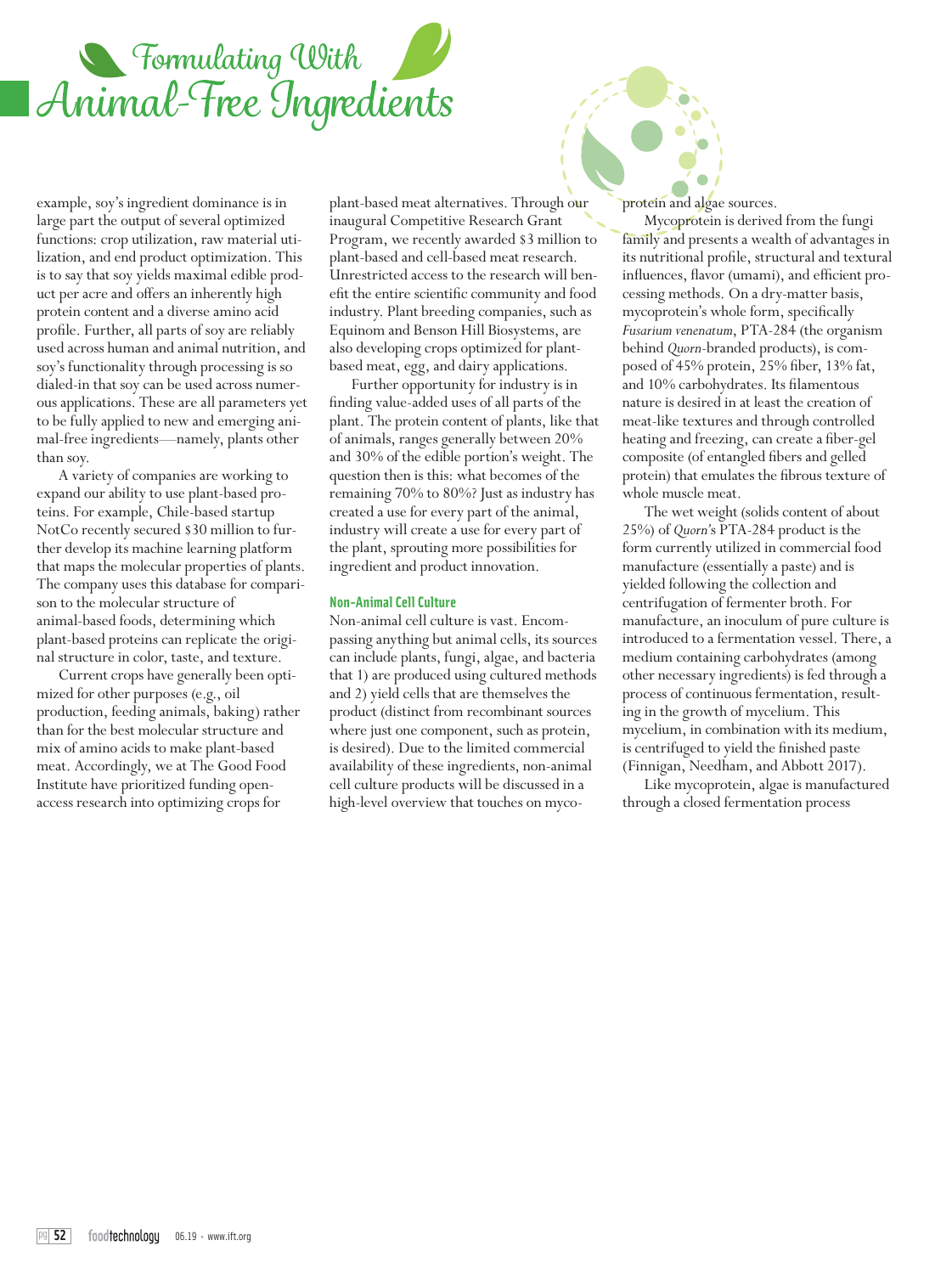

requiring consistent conditions and nutrient supply. Its unique adaptability varies its nutritional composition to yield a high-protein or an oil-containing product within even the same species (dependent on the type and quantity of nutrients it is fed). In the case of protein, finished ingredients are likely to exist in whole-cell algal forms that are simply washed, dried, and reduced to uniform particle size (yielding a high-protein flour). When not utilized as a protein ingredient, its oil content is extracted (Klamczynska and Mooney 2017).

#### **Opportunities in Non-Animal Cell Culture**

The inherently higher protein content of mycoprotein and algae, combined with their processing efficiency, presents advantages over plant sources. Despite their promising functional and nutritional characteristics, the obstacle of non-animal cell culture is its lack of commercial availability. While no commercial products exist today, bacteria and plants can be used in the same way as fungi and algae in non-animal cell culture. Further, the limited commercial availability does not imply current species or strains (such as *Quorn*'s *Fusarium venenatum)* are the only sources; rather, there is a huge opportunity in expanding strain diversity. Though the creation of a finished paste may be ideal for *Quorn*'s manufacturing setting, it may not be suitable for optimal ingredient transport, shelf life, or costs. And though algae has yielded dry finished ingredients, its flavor and color may hinder adoption by limiting application versatility. Ultimately, opportunities exist in the realm of non-animal cell cultured ingredient sources, finished ingredients, their processes, and their functionality in commercial food products.

#### **Recombinant Proteins**

Recombinant proteins used in foods may be more accurately viewed as non-animal cell culture undergoing recombinant production methods. This is because non-animal cells (or hosts, such as yeast) are utilized to grow or multiply individual proteins. Specifically, DNA sequences are created and inserted into non-animal cells, which feed on other components and create individual proteins via fermentation. Acellular products—namely, individual proteins—are the ingredient output of recombinant protein technology and (in food) may include the proteins casein and

whey (proteins in dairy) and ovalbumin (a protein in eggs), among many others.

Recombinant proteins would be utilized for the specific functional abilities imparted by a specific individual protein. To form a finished product, they would be combined with other components (e.g., fats, carbohydrates) derived from non-animal sources (plants and non-animal cell culture). Historically, recombinant proteins in foods have served as processing aids (such as chymosin, referred to as "vegetarian rennet," or amylase and lipase enzymes). Using this production method to make the proteins casein, whey, gelatin, and ovalbumin changes that paradigm. In these examples, the outputs (of recombinant proteins) do not act as processing aids but as primary and functional ingredients within the final product.

To clarify, recombinant proteins serve as both an end product and a production method. The fundamental difference between this major protein category and both non-animal and animal cell culture

(responsible for "clean meat") is that the end product is an isolated individual protein (not cells), whereas in non-animal and animal cell culture, the cells themselves are the product. Further, recombinant proteins do not require any animal involvement.

#### **Recombinant Protein Opportunities**

Recombinant protein technology entails sourcing a desired gene sequence from a publicly accessible genome database (virtually all common food-relevant species are already sequenced), synthesizing it, and then inserting it into a non-animal host cell designed to make the protein. Perhaps the most prominent example of this in the plantbased meat alternative product space so far is by Impossible Foods. The company uses yeast to produce leghemoglobin, a molecule found in soybean plants. This iron-containing heme—identical to the heme in animal meat—adds to the *Impossible Burger*'s "meaty" taste.

Heme is just the tip of the iceberg. There